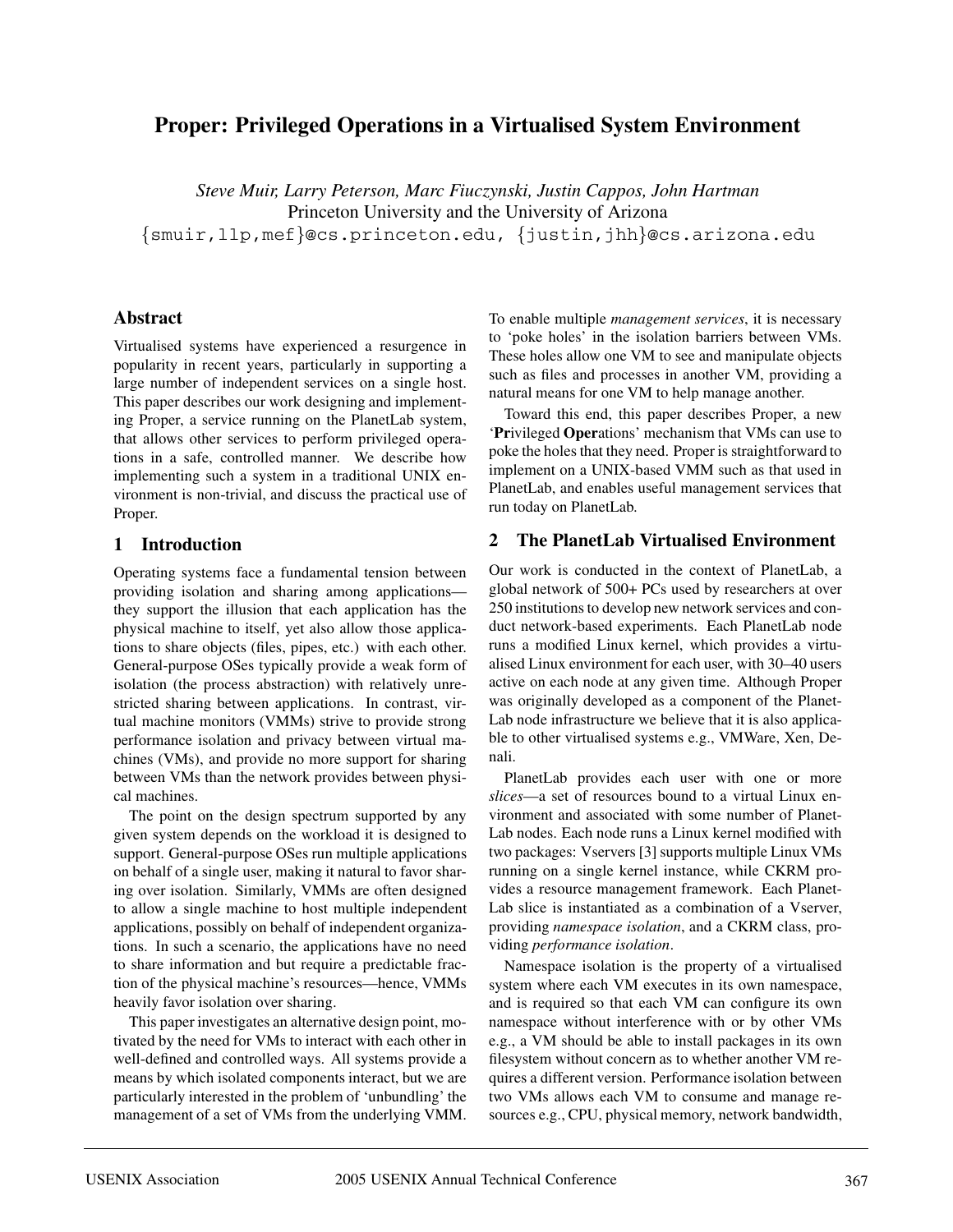| Operation                           | Description                                    |
|-------------------------------------|------------------------------------------------|
| open_file(name, options)            | Open a restricted file                         |
| set file flags (name, flags)        | Change file flags                              |
| get file flags (name, flags)        | Get file flags                                 |
| mount dir (source, target, options) | Mount one directory onto another               |
| unmount (source)                    | Unmount a previously-mounted directory         |
| exec (context, cmd, args)           | Execute a command in the context (slice) given |
| wait(childid)                       | Wait for an executed command to terminate      |
| create_socket(type, address)        | Create a restricted socket                     |
| bind_socket(socket, address)        | Bind a restricted socket                       |

Table 1: Operations supported by Proper 0.3

without affecting other VMs.

Although namespace isolation is essential in order to support multiple VMs on a single physical system, it presents a barrier to cooperation between those VMs. Furthermore, it also prevents VMs from getting full visibility into the details of the host system, thus limiting monitoring and system management. Hence the need to provide a means for selected VMs to break their namespace isolation in carefully controlled ways.

# **3 Architecture and Implementation**

Proper provides unprivileged slices with access to privileged operations in a controlled manner. Here we present the client-visible architecture of Proper, which we believe to be equally applicable to any virtualised system, such as Xen [1], Denali [8], etc., not just the PlanetLab environment.

#### **3.1 The Proper Client API**

Proper enables two different types of *'VM escapes'*: inter-VM communication, and access to resources outside the VM e.g., VMM internals, such as VM configuration. While access to VMM internals requires cooperation by the VMM, certain types of inter-VM communication may be possible without a service like Proper. For example, most VMMs permit filesystems between VMs using NFS or SMB. However, the VMM may be able to support direct filesystem sharing in more flexible and/or higher-performing ways, so Proper provides a high-level filesystem-sharing operation using a VMM-specific implementation.

The operations supported by Proper are chosen according to the following principles:

- 1. Client interactions with Proper should be minimised—once an initial request has been completed subsequent operations should only require interactions with the host VM.
- 2. Proper operations should be compatible with equivalent intra-VM operations—opening a file through Proper should yield a standard file descriptor.

3. The API should be as general and flexible as possible—there should be a single open operation rather than separate operations to read and write files, pipes and devices.

It is important to minimise the overhead due to communication between the client application and the Proper service—a single request grants access to a restricted object, and subsequent requests use the host VM's standard data operations. For example, when opening a file it is acceptable to require the initial 'open' request be sent to Proper, but forcing every read/write request to also use Proper would impose a performance penalty. We discuss such effects later in Section 4.2.

Table 1 shows the current Proper API, with each group of operations briefly discussed in the following section. The API is primarily driven by the requirements of PlanetLab users, and is thus not exhaustive, but gives a good idea of the type of operations we envision being supported.

## **3.2 Implementing Proper**

As well as describing our implementation of Proper, we present a strawman implementation of each operation group that illustrates how one might implement Proper on another virtualised system. We assume that Proper exists as a component of the VMM 'root' context that receives requests from clients running in a VM; alternatives are possible, such as modifying the OS inside each VM to be 'Proper-aware', but we believe that such modifications are unnecessary.

#### **3.2.1 File Operations**

The open file operation allows an application to access a file outside its own VM, while the get\_ and set file flags operations support manipulation of restricted file flags i.e., flags that may be used by the VMM to support copy-on-write sharing of files between VMs, and hence must not be modifiable within the VM.

Opening a file can be supported in UNIX-like VMs by exploiting the similarities between file descriptors and network sockets: Proper opens the restricted file and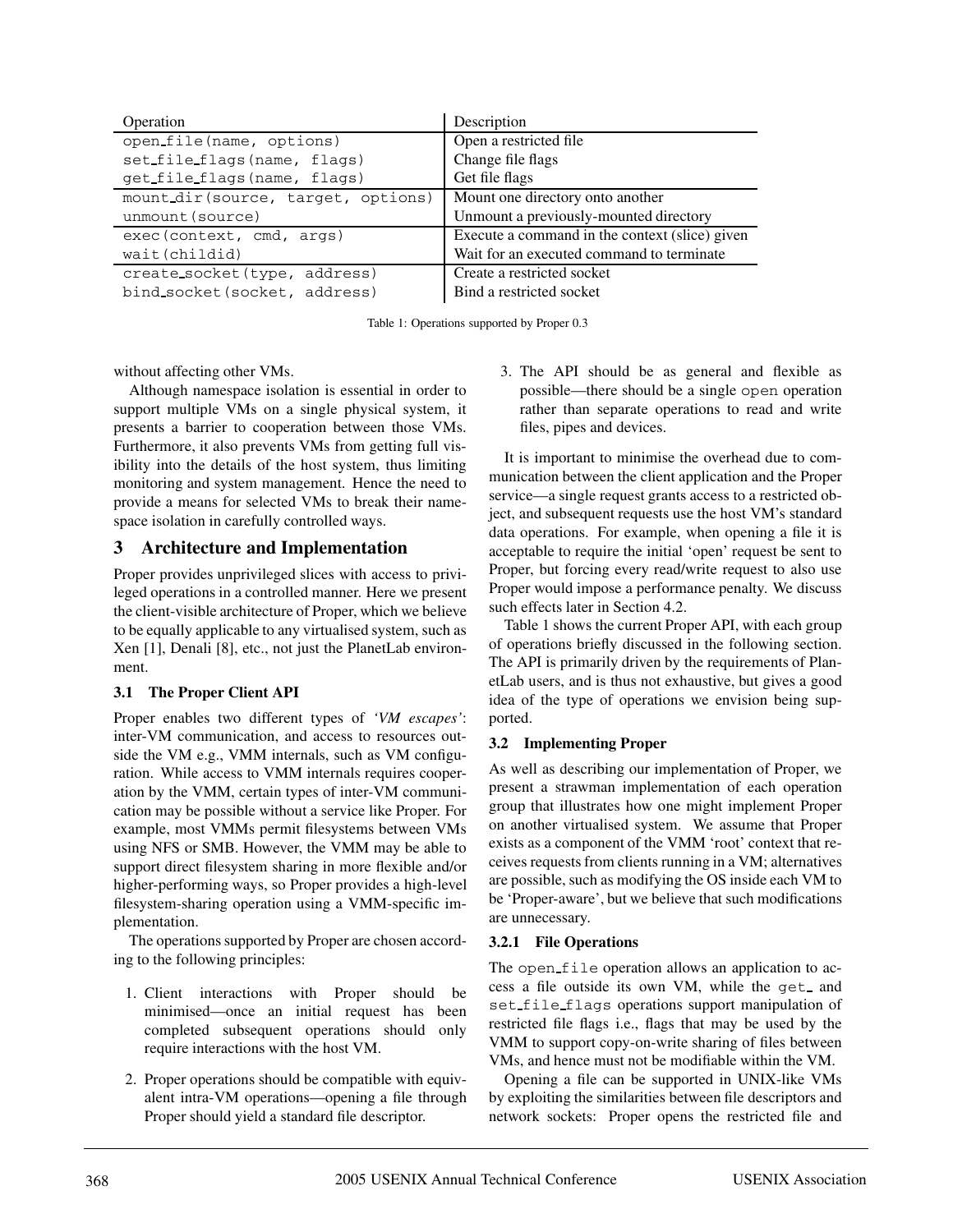passes the data to the client using a network socket. Unfortunately, while the client can readily use a socket in place of a file descriptor for reading and writing data, other operations may reveal that the 'file' is in fact a socket. In PlanetLab we exploit the fact that each VM runs atop the same kernel as Proper to achieve our transparency goal: Proper passes the opened file descriptor, which is indistinguishable from that obtained if the client opened the file directly, to the client using a UNIX domain socket.

#### **3.2.2 Directory Operations**

A common requirement in virtualised systems is that two VMs share parts of their filesystem e.g., when one wishes to manage the other's filesystem. As stated earlier, sharing can often be accomplished directly between two VMs using a protocol such as NFS, but the VMM may also support a direct sharing mechanism. For example, in PlanetLab all VMs exist as disjoint subtrees of a single filesystem, so one can take advantage of Linux's 'bindmount' facility to graft (bind) one subtree onto another. This feature is used by the Stork configuration manager (see Section 4.1) to manage client VMs.

### **3.2.3 Process Execution**

A client application may wish to create processes outside of its own VM: to perform some privileged task in the 'root' context e.g., create a new VM, or to act as, say, a remote access service for another VM by creating processes in that VM in response to authenticated network requests. Both cases may require that long-running processes are created e.g., a remote login shell, so the exec operation is actually performed asynchronously, and client use a wait operation to wait until the process terminates. The client passes file descriptors for use as standard I/O so Proper need not be involved in data passing between the child process and the client; alternatively, sockets could be used as in the generic open file implementation described above.

## **3.2.4 Network Socket Manipulation**

The final class of operations supported by Proper allow clients within a VM to request privileged access to the VMM's network traffic. For example, a VMM may multiplex a single network interface onto multiple per-VM interfaces, with each VM only being able to 'see' its own traffic. A traffic monitoring or auditing program, running in an unprivileged VM, wishes to receive a copy of every packet sent or received on the physical interface, so uses Proper to create a privileged 'raw' socket—Proper verifies that the auditing service is authorised to do so before configuring the network subsystem to dispatch copies of every packet to the raw socket.

Similarly, an application may wish to bind to a specific network port in order to receive all packets sent to that port on this machine—since port space is often shared by all VMs using a physical network interface this requires coordination with the VMM. In PlanetLab we allow slices to bind ports above 1024 in a first-come, firstserved fashion, but require use of Proper to bind restricted ports below 1024, thus ensuring that only the specific slice authorised to bind a particular port can do so.

# **4 Experiences Using Proper on PlanetLab**

Proper has been deployed and in-use on PlanetLab for about 6 months, supporting a number of services. These include both core infrastructure e.g., network traffic auditing, and user services. Most importantly, Proper has enabled elimination of 'privileged' slices that were used in the previous version of the PlanetLab system to perform many of those functions.

### **4.1 An Example Service: Stork**

Stork is a PlanetLab service that provides package management functionality to other services. It allows users to associate a set of packages with their slice and takes care of downloading and installing the software into the slices and keeping it up-to-date. Stork allows package contents to be shared between slices, reducing the software footprint on a PlanetLab node.

Stork is responsible for downloading packages from a package repository, maintaining a per-node package cache, and installing packages in client slices. When a package is installed in a client slice the contents must be transferred from Stork to the client. One way to do this is over a socket, but this is inefficient and prevents sharing of files between slices (see below). Instead, Stork mounts the appropriate package directory read-only into the client's filesystem using mount dir. This gives the client access to the files in the package directory without being able to modify the directory structure.

Of course, many slices may install the same packages, making it desirable to share the package contents between the slices. However, modifications made by one slice should not be visible to any other. Ideally, each slice should have a copy-on-write version of each file; unfortunately, this functionality is not available in PlanetLab. Instead, Stork relies on sharing files read-only between slices. Files that may be modified are not shared; typically these are a few configuration files for each package. Most files are shared, dramatically reducing the amount of disk space required to install packages in slices.

Stork makes shared files read-only using the Proper set file flags operation to set the NOCHANGE flag on the files when it unpacks them. When unpacking a package the Stork client creates hard links to the readonly files to put the files in the proper locations inside the client filesystem; writable files are copied instead of linked. The installation scripts are then run in the client